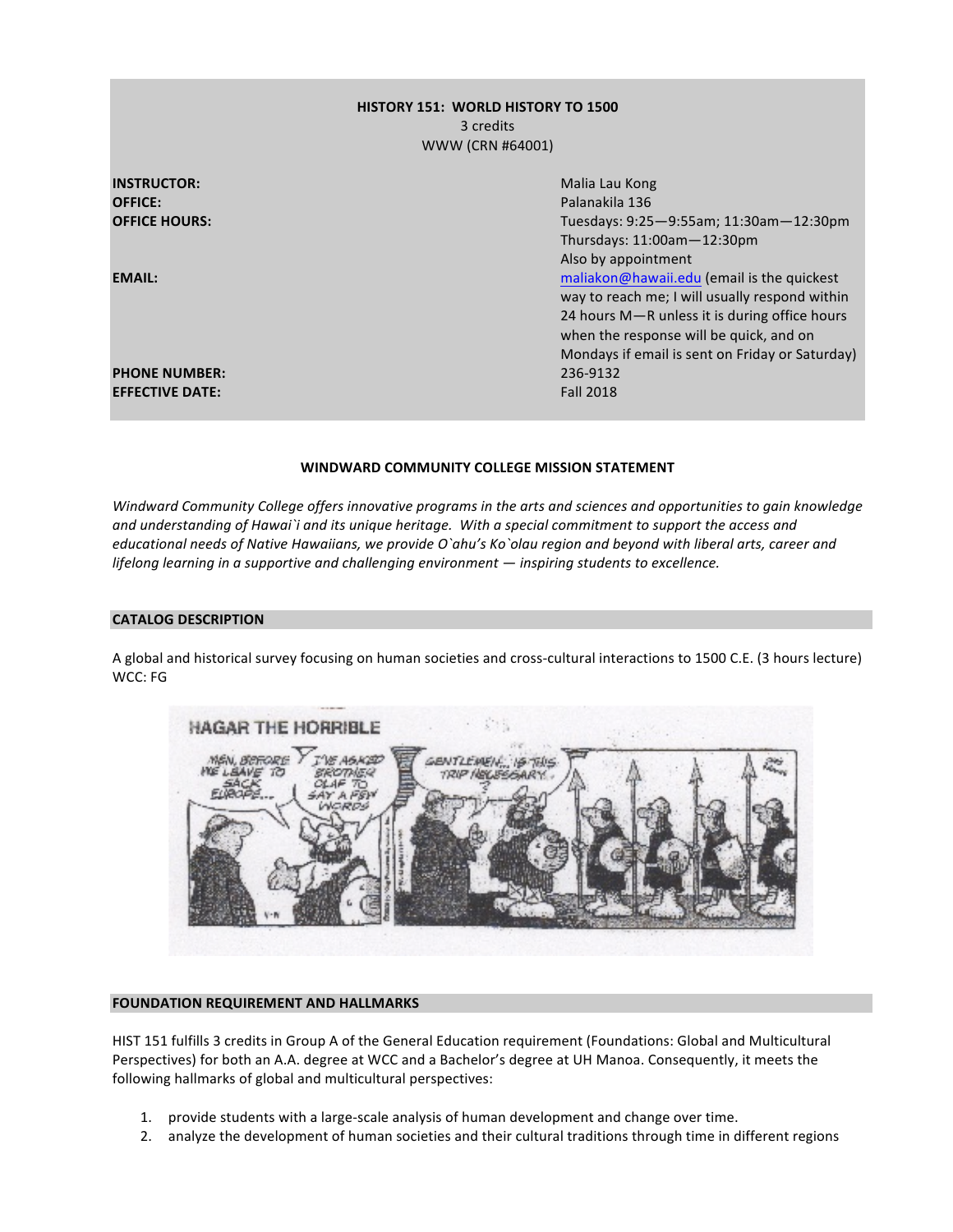(including Africa, the Americas, Asia, Europe and Oceania.)

- 3. offer a broad, integrated analysis of cultural, economic, political, scientific and/or social development that recognizes the diversity of human societies and their cultural traditions.
- 4. examine processes of cross-cultural interaction and exchange that have linked the world's peoples through time while recognizing diversity.
- 5. include at least one component on Hawaiian, Pacific, or Asian societies and their cultural traditions.
- 6. engage students in the study and analysis of writings, narratives, texts, artifacts, and/or practices that represent the perspectives of different societies and cultural traditions.

#### **STUDENT LEARNING OUTCOMES**

The student learning outcomes (SLOs) for the course are:

- 1. Identify important individuals, places, organizations and concepts in pre-modern world history.
- 2. Arrange, in chronological order, significant events in world history.
- 3. Describe and analyze global processes from prehistory to 1500 C.E. (e.g human migration, ecological forces, spread of world religions, creation of empires.)
- 4. Explain cause and effect relationships in history.
- 5. Compare and contrast historical experiences across cultures and time.
- 6. Relate historical events to contemporary issues and events.



#### **METHOD OF INSTRUCTION: ONLINE**

Ask yourself if online is the right method of instruction for you. If you are very independent, organized, focused, and techsavvy, you should do fine in an online course. On the other hand, if these traits do not describe you, please seriously consider taking a traditional (face-to-face (F2F)) class.

- ❖ This course will expect that you are able to independently read, comprehend the "facts" on your own, complete the assignments, and navigate through Laulima and our class Google site with little guidance.
- $\dots$  Keeping on track is a must in this class. Always refer to the Class Schedule that starts on page 7 of this syllabus. Remember that this is an online class where you will need to be very self-motivated and independent in order to learn the material. This means that EVERY WEEK you will be expected to engage with the corresponding Lessons in our class Google site, read assigned materials, and complete the *corresponding assignments (which includes quizzes, assignments, Discussion Posts, etc.) as scheduled in the*  class schedule. If this sounds overwhelming, then please drop the class and take the class during the regular semester.
- **↑** Check **ANNOUNCEMENTS** on the Main Page in Laulima for any announcements pertaining to our class. Every Monday morning, I will post an Announcement introducing the Week's Topic & Assignments. I will also post other Announcements throughout the Week, sometimes the Announcements will highlight student work (i.e.,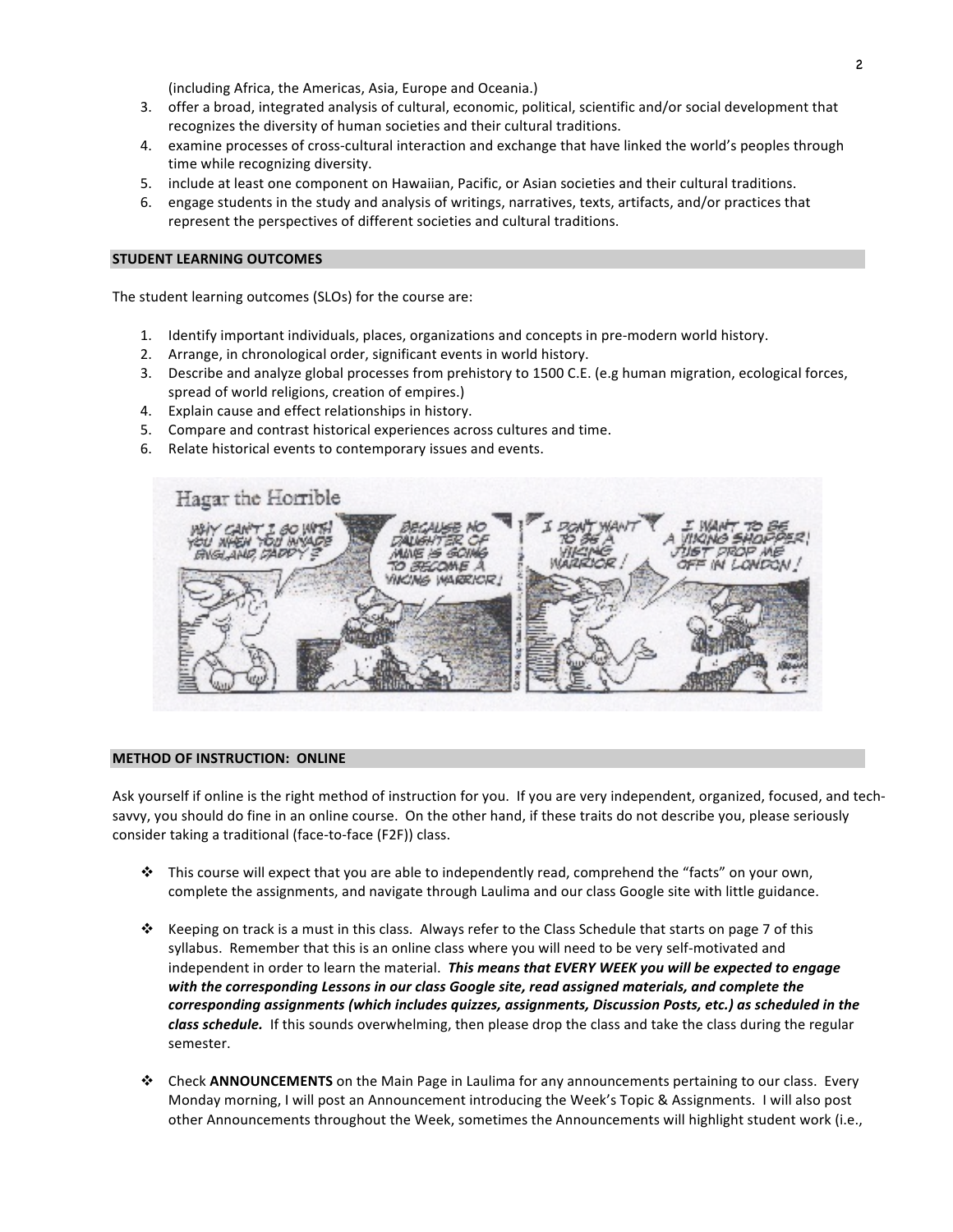summaries & conclusions reached in discussions and thoughtful insights & well-written statements in other assignments) and remind you of due dates.

- \* You should check your UH email account frequently (you are required to use your UH hawaii.edu email account; however, you can have your mail from this account forwarded to an email account that you more frequently use).
- $\cdot$  Make sure you adhere to the due dates to avoid the late penalty that is assessed for all late work. Furthermore, the Exam #1 and Exam #2 MUST be taken during their scheduled times, unless you made prior arrangements with me or had a valid emergency and contacted me in a timely manner. You will have a 1**week** period (7 days) in which to take scheduled exams. Plan now for the exams! If you find that you will not be able to take the exams during their designated testing period, then you must drop the class. No exceptions to this policy, regardless of reason, will be granted. The good news is that you can take the exams from anywhere in the world as long as you have an Internet (preferably a high-speed) connection. Furthermore, I trust that when you do take your exams, that you are taking the exams by yourself and utilizing **only** the class resources (i.e., assigned readings, stuff in our class Google site and Laulima site & any article links I give you) that you have. Accordingly, I will then be grading your exam answers based on the required resources for this class.
- ❖ In general, grading & releasing of Laulima assignments (i.e., quizzes & assignments) and grades for Discussions input into Laulima's Gradebook will occur approximately 3-7 days after the due date if not sooner. One thing to keep in mind when checking your grade in Laulima's Gradebook is that if you are missing certain Laulima assignments, the grade that appears for you may be incorrect as I will not input zeroes for missed quizzes & assignments until our term is over since you have until Thursday, 12/13 @ 11:59pm to turn these in and if I input a zero prior to you completing the assignment(s), Laulima may not allow you to complete the assignment(s).
- $\cdot$  Make sure you adhere to the due dates to avoid the late penalty after the 48-hour grace period that is assessed for certain late work (i.e., quizzes & assignments) turned after their due dates. All late work must be turned in by the last day of the semester Thursday,  $12/13$  @  $11:59$ pm. After this date, no late work will be accepted as final grades are due ASAP. Also, please note that due to the participatory nature of Discussion Board Posts & Relevancy Question Assignments, no late Discussion Posts or Relevancy Question Assignments are accepted and there is no grace period. MOST work is due by Sunday, 11:59pm of the week in which assigned for (unless it is work assigned for the last week of our class or Relevancy Question Assignments which are always due on Thursday by 8:00am).

# **COURSE TASKS**

Welcome to the wonderful world of history—where we will make the past come to life as we explore the histories of the various peoples of the world in order to become better informed citizens and make our modern, global world more meaningful! As we look into the past, it may be helpful to view history as a movie—full of characters, with some playing significant roles and others playing supporting ones, drama, and significant events. Together, then, we will analyze this movie called history, highlighting the important individuals, concepts/ideas, places, societies, events, and all the drama that went along with this. As we explore the drama of the past, the class will focus on the **development of diverse cultures, similarities & differences** between these cultures, and the **connections** & conflicts that have arisen between these cultures.

The class will be centered around the following course tasks, that serve as both learning and assessment tools, for the purpose of measuring your learning and your ability to meet the course SLOs.

 $\checkmark$  Take 2 Exams. Each Exam is worth 100 points total. The purpose of these exams is to assess both your critical thinking and comprehension of the material covered in class up to the moment of the exam. Exams will consist of a mixture of multiple choice, true/false+rationale, short written answer question &/or essay. All exams are completed AT-HOME in the "Exams" icon in Laulima and have a time limit of 2 hours. Study Guides for both exams are found in the "Study Guides for Exams" folder found in the Resources icon and will be posted at least 2 weeks before the exam. If there is an essay question on your exam, you will receive the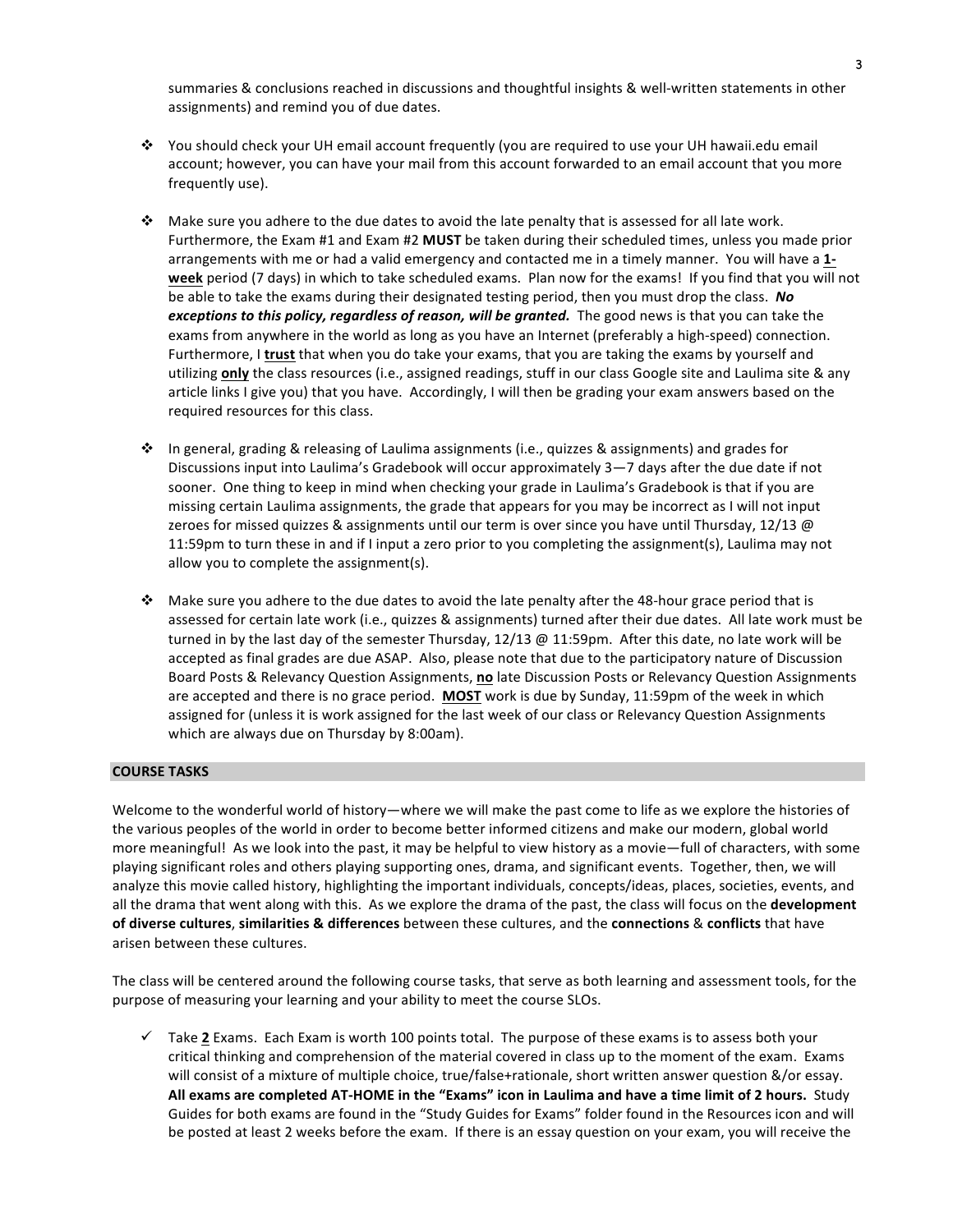essay question prior to the exam (it will be listed on the Study Guide) so that you can **prepare your essay BEFORE you start the exam**, and thus you will then only need to copy & paste your essay into the designated area on the exam.

- $\circ$  **Exams are to be taken when scheduled.** Make-up exams will only be given in cases of illness (with a doctor's note) or valid emergency. If you are unable to take the scheduled exam, I expect you or a family member to *immediately* contact me before or on the day of the scheduled exam. No make*up* exam will be scheduled without you contacting me in a timely manner.
- $\checkmark$  Take 10 Reading Reveal Quizzes which are found in the "Exams" icon in our class Laulima site. Each quiz will consist of 5 multiple choice questions and you will have 15 minutes to complete the quiz. Quizzes will be on the assigned readings & Lessons for the topic unit in order to assess your comprehension of the assigned readings. You will be granted access to all quizzes at the beginning of the term, but each quiz must be completed by its specified due date in the syllabus which will always be on a **Sunday by 11:59pm**. Please note that late quizzes will continue to be accepted in Laulima until the last day of instruction; however, all quizzes completed after the due date will be assessed a late penalty of 2 points. Each quiz is worth up to 10 points possible.
- $\checkmark$  Take 5 Documentary Quizzes which are found in the "Exams" icon in our class Laulima site. Each quiz will consist of 5 multiple choice questions &/or True or False questions and you will have 15 minutes to complete the quiz. Quizzes will be on the specific documentaries contained within certain Lessons found in our class Google site. In other words, as you go through a Lesson in our class Google site, you may come to a section that tells you to watch a documentary and to take notes on it by answers the listed questions in the Lesson so that it can help you complete the quiz. Note that you will be granted access to all quizzes at the beginning of the term, but each quiz must be completed by its specified due date in the syllabus which will always be on a **Sunday by 11:59pm**. Please note that late quizzes will continue to be accepted in Laulima until the last day of instruction; however, all quizzes completed after the due date will be assessed a late penalty of 2 points. Each quiz is worth up to 10 points possible.
- $\checkmark$  Complete the **Real World Assignment: Cover Letter & Resume for a Historical Warrior**. This typed, grammatically & mechanically correct assignment is worth 45 points total and will be due by or on **Sunday, 12/2** @ 11:59pm and emailed to me as a Word Doc, Google Doc or PDF only. The guidelines for this **assignment are attached to this syllabus starting on page 14. Be sure to read these guidelines for more information on this assignment.** 
	- $\circ$  For this assignment, you must pick a historical (or legendary BUT not fully divine—i.e., while you can pick individuals who considered themselves partly divine, you cannot pick gods or goddesses) individual (pre-1500 CE; however, if you choose an individual from Hawai'i, it can be pre-1819 CE) that was also a proven warrior. Pretending that you are this person, you are to create a cover letter and resume for this person if he/she were applying for a job. No more than one person per *historical warrior.* If you have a historical person in mind, you should sign up for that person ASAP by contacting me as it will be first come, first choice. If you are unsure of a historical person, please contact me. Be sure to check for a confirmation email from me regarding your choice. I will post a list of those chosen individuals in the Homepage of our Laulima site. Once the name of an individual is listed on the Homepage, you are no longer able to pick that person. Real World Assignments submitted after the due date will be assessed a 20% late penalty and will not be considered for the job.
	- $\circ$  The Real World Assignment is due on Sunday, 12/2 @ 11:59pm. Late submissions will NOT be considered for the job. However, there is a 48-hour "grace period" for turning this in late for a grade. After this grace period, late Real World Assignments will be accepted until the last day of instruction with a 20% point penalty.
	- $\circ$  After I receive all cover letters & resumes, I will post them in the "KickA\*\* Industries Resumes" folder in the Resources icon in our Laulima site by Monday night, 12/3. You are then to read all resumes so that you can then come up with the 3 most qualified individual that you would hire (you can choose your own individual as one) so that you can then participate in the "KickA\*\* Industries **Hiring Executives Discussion"** found in the "Discussion Board" icon in our class Laulima site by writing a 5-7 sentence post on the 3 individuals you would hire and why. In your post, you should explain each of the individual strengths of your chosen individuals (be as specific as possible when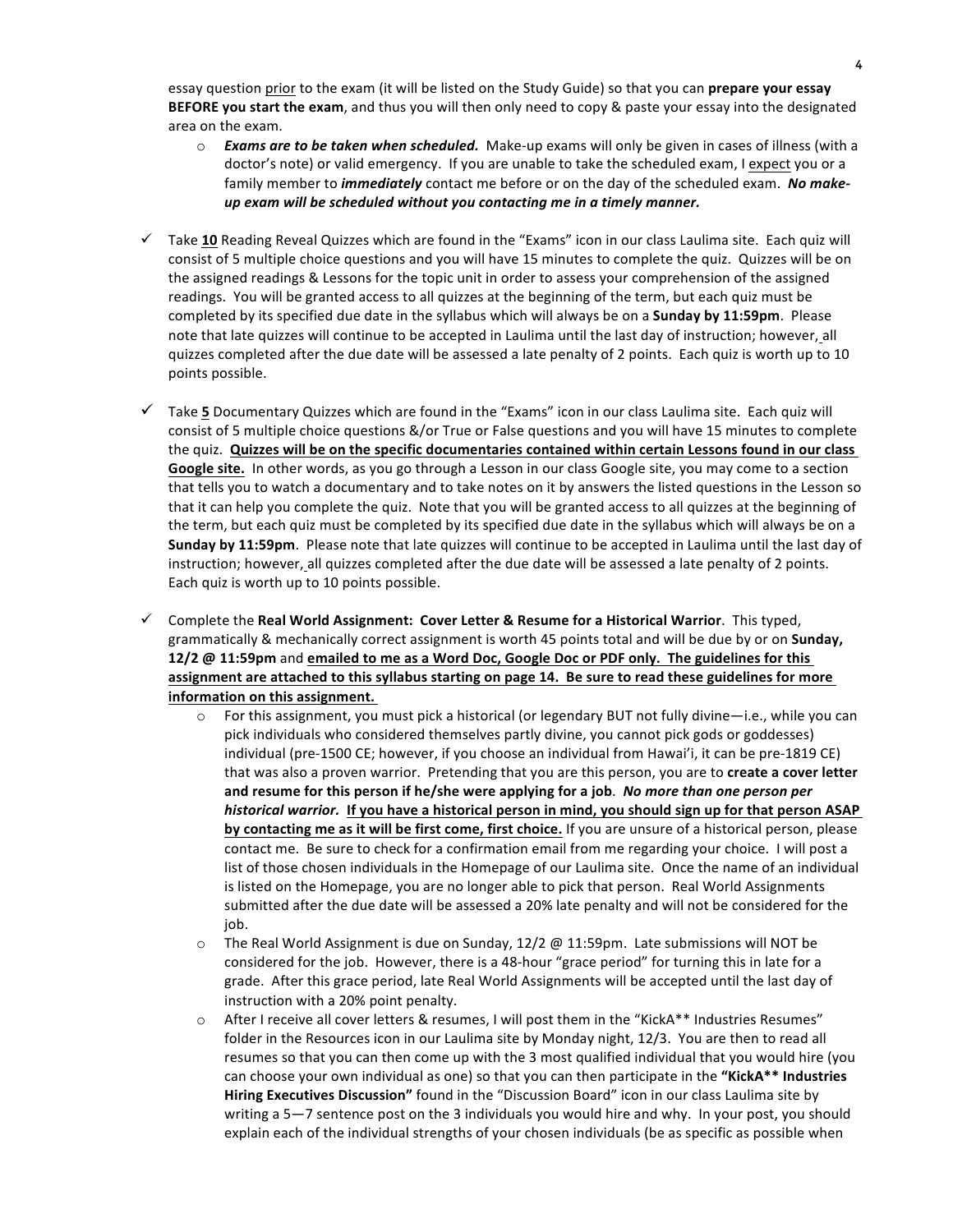talking about these strengths) and how when these strengths are combined, they would make an undefeatable team. The due date for this post is **Sunday, 12/9**, by 11:59pm. This post will be worth 5 points total. On Monday, 12/10, I will announce the 3 Most Qualified Individuals based on the 3 most chosen individuals in the Discussion. The students who created the cover letters & resumes of the 3 chosen individuals will be awarded 5 points extra credit.

- $\checkmark$  Participate in ALL 5 Relevancy Question Assignments found in the "Relevancy Question Assignments" icon in our class Laulima site. Each assignment is up to worth 2 points total and will ask you one or more questions that will engage you with the Topic Unit(s) assigned for the Week. Questions will thus make you ponder modern-day questions that have a basis & relevancy in what you will learn about in history. I will also share some of your answers from the Week's Relevancy Question Assignment in an Announcement posted on Thursdays as a method of collaborative learning so that we can learn and gain insight from one another.
	- o Relevancy Question Assignments will always be **due on or by Thursday @ 8:00am** for the Week in which assigned. Also, since I will be using your answers to create an Announcement of student insights, summaries, &/or conclusions to send out later in the day on Thursday, no late Relevancy Question Assignments will be accepted regardless of reason. You will have access to all Relevancy Question Assignments at the beginning of the semester.
- $\checkmark$  Participate in ALL 10 Discussions found in the "Discussion Board" icon in our class Laulima site (click on "Discussion Board" icon in Laulima to access; then look for the assigned Discussion for the Week to participate in). Refer to the class schedule to see assigned Discussion(s) for the week. Discussions will be graded on how well you follow the guidelines listed below:
	- For each Discussion, you are to only REPLY to the post that I have up. In other words, after reading the post that I have set up as an introduction to the Discussion, please just click "reply."
		- The instructions will be this: in your reply, please 1) answer the question that I post in  $2-3$ complete sentences, and 2) respond to the student's response that directly precedes your reply with  $1-2$  complete sentences. In other words, if you are the first student to reply to this post, then you are to 1) answer the question, and 2) reply to what I write about. Another example is if you are the 10th student to reply, then you will be 1) answering the question that I post below, and 2) replying to the reply of the 9th student. If you have any questions about this, please email me.
		- Your **answer** to the question that I post should consist of 2-3 complete sentences that are ORIGINAL in thought (and not just a paraphrase of the comments that preceded it).
		- Your **response** to the student's response that directly precedes yours should consist of  $1-2$ complete sentences of why you agree or disagree with this student's response. In other words, don't just say you agree or disagree. Always **explain** your position.
		- Always be mindful that you are RESPECTFUL of what your classmates have to say. Negative comments will NOT be tolerated. Please note that one of WCC's core values is Ho'ihi *(Respect). This includes cultural awareness & aloha, student voice, 'ohana-style inclusiveness, and LGBTI Safe Zones. Discussion forums will NOT be used to discriminate against or put down your fellow students or other cultures & religions. If you conduct* yourself in a way that disparages others, then you are in direct violation of the Student Code *of* Conduct and you will be dealt with appropriately (which could mean removal from class).
		- Always **remember** that discussions are meant to provoke critical thinking on a given topic. Although you may disagree with what I or your fellow classmates have to say, I expect you to always be **respectful** in your disagreement.
		- Each Discussion is worth up to 4 points total. Assigned Discussion Posts for the week will always be due on the **Sunday by 11:59pm** of the week in which it was assigned. No late Discussion Posts will be accepted, regardless of reason due to the collaborative nature of this assignment. **ACCESS to the Discussion will be LIMITED** to Monday through Sunday for the week that it is assigned.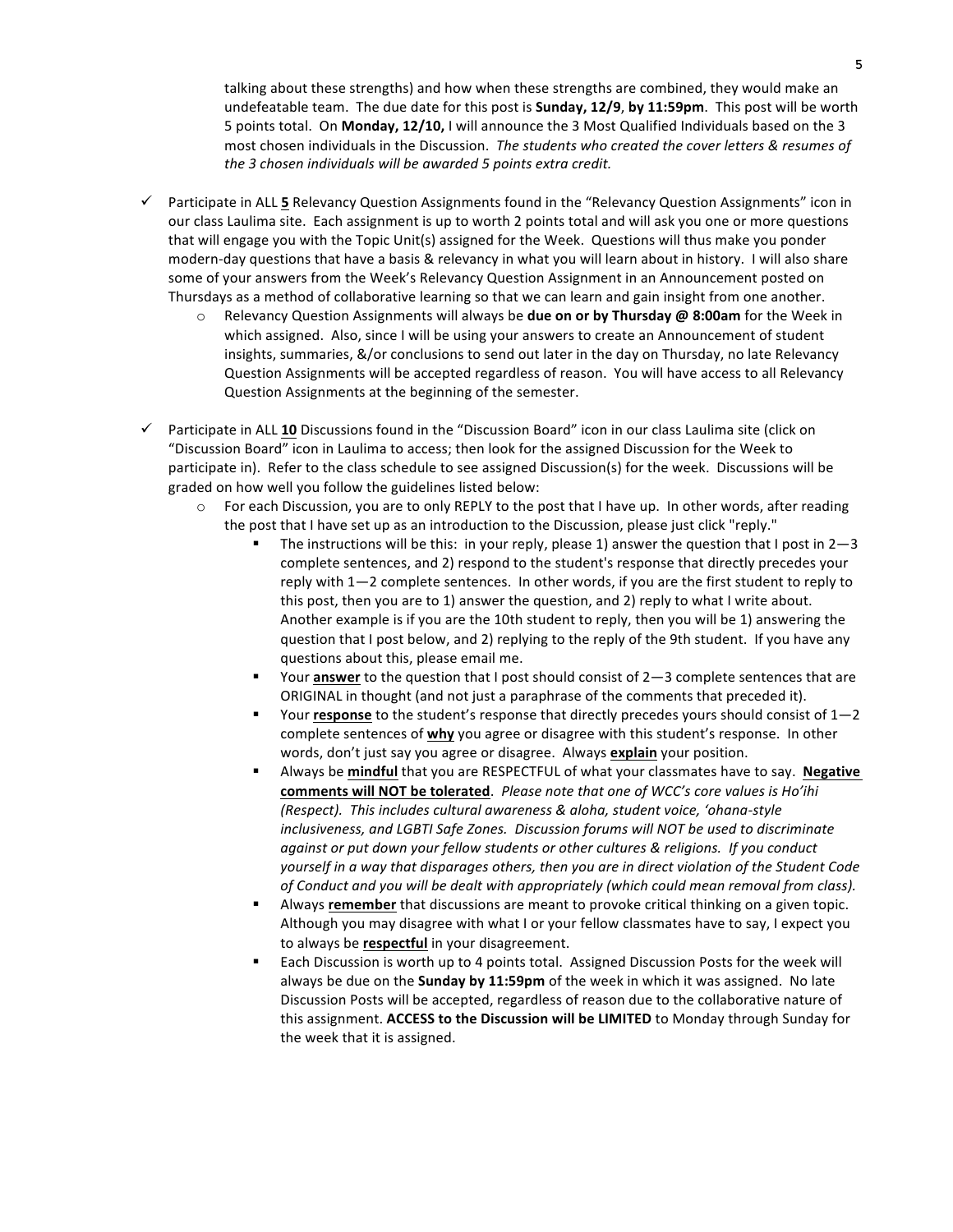#### **ASSESSMENT TASKS AND GRADING**

| *2 Exams                                                     | x 100 points each   | $=$ | 200 points          | (48% of final grade) |
|--------------------------------------------------------------|---------------------|-----|---------------------|----------------------|
| *10 Reading Reveal Quizzes                                   | x 10 points each    | $=$ | 100 points          | (24% of final grade) |
| *5 Documentary Quizzes                                       | x 10 points each    | $=$ | 50 points           | (12% of final grade) |
| *Real World Assignment: Cover Letter & Resume + Discussion = |                     |     | 50 points           | (10% of final grade) |
| *10 Discussions                                              | x 4 points each     | $=$ | 40 points           | (4% of final grade)  |
| *5 Relevancy Question Assignments                            | $x$ 2 points each = |     | 10 points           | (2% of final grade)  |
|                                                              |                     |     | 450 points possible |                      |

#### *\*Everyone starts the class with an "A" (450 points)! What you do with your "A" is now up to you!*

| To keep your | You can't lose more than | Which means              |
|--------------|--------------------------|--------------------------|
|              | 45 points                | $A = 405$ points & above |
|              | 90 points                | $B = 360$ points & above |
|              | 135 points               | $C = 315$ points & above |
|              | 180 points               | $D = 270$ points & above |

\*You may keep track of your grade in our class's Laulima site under the Gradebook option. Please note, though, that whatever grade you see in Gradebook may not be truly reflective of your actual grade because there may be some work that you may have not yet completed which has not yet been factored into your grade, and thus, your grade will appear higher than it really is. If you have completed all your assignments and they have been graded & released back, then your grade in Gradebook will most likely be accurate. If you are concerned about your grade, then you should make an appointment to see me, or come by my office during my office hours.

\*(Hopefully, this will not happen, but if it turns out that more than 180 points is lost, an "F" for the class will result.)

\*The "N" grade is only given in circumstances in which the student has worked conscientiously, attended regularly, finished all work, fulfilled course responsibilities, and has made measurable progress. However, either the student has not achieved the minimal student learning outcomes and is not prepared to succeed at the next level, or the student has made consistent progress in class but is unable to complete the class due to extenuating circumstances, such as major health, personal, or family emergencies. The "N" grade is **NOT** given in circumstances in which you have NOT made consistent progress in the class &/or attended class regularly.

#### **REQUIRED LEARNING RESOURCES TO PURCHASE: NONE\***

This class is "zero-cost textbook" which means there is no textbook to purchase. Instead, this class will make use of PDF materials made available in our class Laulima site, articles & websites found on the internet and accessed through our class Google site, &/or Open Education Resources (OER) such as the OER History Text: World History: Cultures, States, and Societies *to* 1500. Our class Laulima site contains PDF copies of assigned readings & will be used for posting Announcements, participating in Discussions & submission of assignments, quizzes & exams. Our class Google site contains the "Lessons" which you will engage with. You will access our class Google site through the icon "HIST 151 Google Site" in Laulima to the left of the screen.

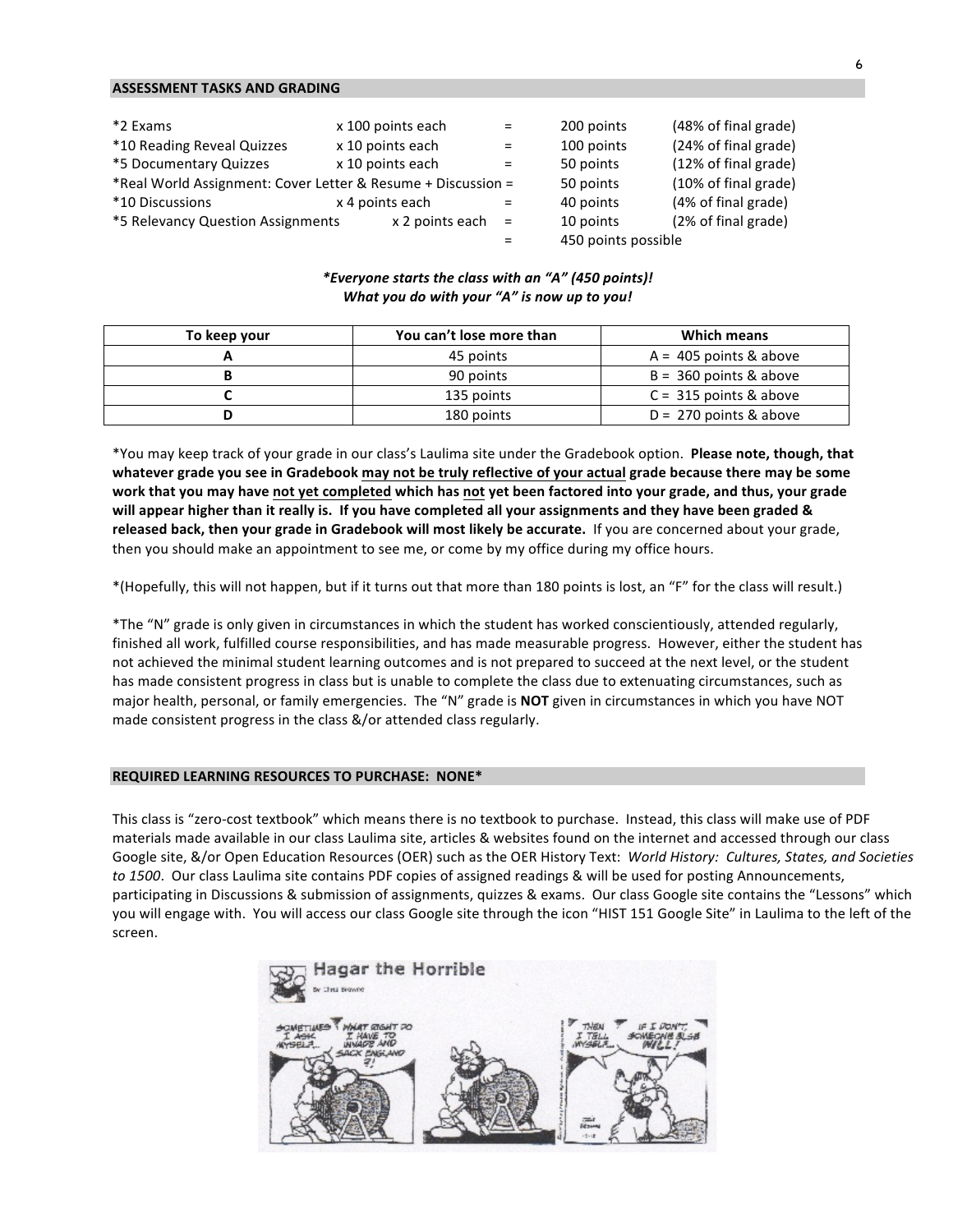#### \*This class is designed to be accessible to ALL students. Thus, please take note of the following statements:

#### **DISABILITIES ACCOMMODATION STATEMENT**

*If* you have a physical, sensory, health, cognitive, or mental health disability that could limit your ability to fully *participate in this class, you are encouraged to contact the Disability Specialist Counselor to discuss reasonable* accommodations that will help you succeed in this class. Ann Lemke can be reached at 235-7448, lemke@hawaii.edu, or you may stop by Hale 'Akoakoa 213 for more information.

# **TITLE IX**

Title IX prohibits discrimination on the basis of sex in education programs and activities that receive federal financial *assistance. Specifically, Title IX prohibits sex discrimination; sexual harassment and gender-based harassment, including harassment based on actual or perceived sex, gender, sexual orientation, gender identity, or gender* expression; sexual assault; sexual exploitation; domestic violence; dating violence; and stalking. For more information *regarding your rights under Title IX, please visit: https://windward.hawaii.edu/Title\_IX/.* 

*Windward Community College is committed to the pursuit of equal education. If you or someone you know has* experienced sex discrimination or gender-based violence, Windward CC has resources to support you. To speak with someone confidentially, contact Karla Silva-Park, Mental Health Counselor, at 808-235-7468 or karlas@hawaii.edu or *Kaahu Alo, Designated Confidential Advocate for Students, at 808-235- 7354 or kaahualo@hawaii.edu. To make a formal report, contact the Title IX Coordinator at 808-235-7393 or wcctix@hawaii.edu.* 

#### **CLASS SCHEDULE**

\*The class is set up so that you complete the following tasks in this general order for EACH topic unit that corresponds to a specific chapter or chapters in the textbook:

- 1. **(1) ENGAGE:** complete the assigned "Lessons" found in our class Google site. This includes watching videos &/or documentaries, and reading short blurbs &/or linked articles that introduces you to the subject material.
- 2.  $\Box$  **READ:** read the assigned readings. This includes readings primary & secondary sources found in the "Resources" icon in our class Laulima site. All readings are required unless marked *optional*.
- 3.  **DISCUSS:** post in the designated Discussion Forum for the week (found in the "Discussion Board" icon). Note that for some weeks, there will be no discussion to participate in.
- 4.  $\heartsuit$  **COMPLETE:** complete the designated assignments for the week which are turned in either in Laulima or by email (i.e., Relevancy Question Assignments found in the "Relevancy Question Assignments" icon in Laulima, the Quizzes & Exams found in the "Exams" icon in Laulima, &/or the Real World Assignments that are completed in a processing program like Google Docs or Google Slides and shared or emailed to me).

\*Think of everything you do building up like a pyramid, which then builds up to cumulative assignments:

\*Remember to adhere to the DUE DATES as these dates do NOT change, regardless of when you decide to complete the material.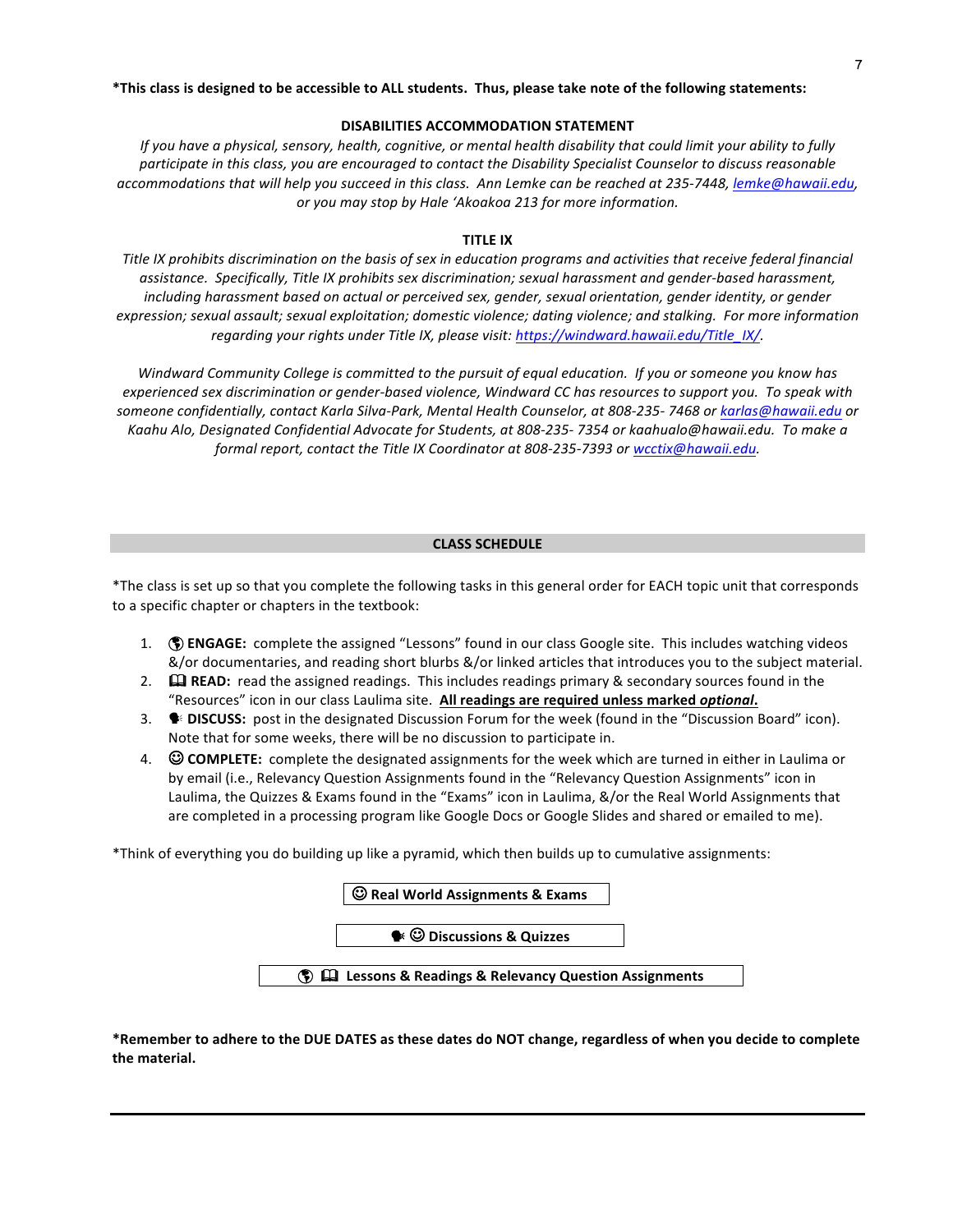#### **WEEK ONE: Monday, 8/20 through Sunday, 8/26:**

#### Topic Unit-Class Introductions & The Emergence of Human Societies

- Review Syllabus in Laulima
- Learn how to navigate through our course both our Laulima class site and our class Google site (the Google site is linked from our Laulima class homepage to the left of the screen, click on "HIST 151 Class Google Site" to access; you will need to sign in with your UH email).
- Sip DISCUSS: Introduce yourself in the "Week One: Introduce Yourself!" Discussion Forum (click on the "Discussion Board" icon on the left side of screen in Laulima). The DUE DATE for completion is Sunday, 8/26 **@ 11:59pm.**
- $\langle \hat{\xi} \rangle$  ENGAGE: Lesson #1 (found in our class Google site).
- $\bullet$   $\Box$  READ:
	- $\circ$  Chapter 1 (found in the "Textbook: World History: Cultures, States, and Societies to 1500" folder in the "Resources" icon in our class Laulima site). This reading is OPTIONAL.
- **C** COMPLETE: **Relevancy Question Assignment #1** found in the "Relevancy Question Assignments" icon in Laulima. Relevancy Question Assignment #1 is due by Thursday, 8/23 @ 8:00am.

#### **WEEK TWO: Monday, 8/27 through Sunday, 9/2:**

#### Topic Unit-The Near East (Mesopotamia & Egypt)

- $\binom{2}{3}$  ENGAGE: Lessons #2, #3, & #4 (found in our class Google site).
- $\bullet$   $\Box$  READ:
	- $\circ$  Chapter 2, pages 22—53 (found in the "Textbook: World History: Cultures, States, and Societies to 1500" folder in the "Resources" icon in our class Laulima site).
	- $\circ$  A Quest for Immortality (found in the "Resources" icon in our class Laulima site, then click on the "Primary Source Readings Folder" folder)
- **DISCUSS:** Post in the **"Week Two: The Epic of Gilgamesh Primary Source Discussion"** Discussion Forum (click on the "Discussion Board" icon on the left side of screen in Laulima). The DUE DATE for completion is **Sunday, 9/2 @ 11:59pm.**
- $\odot$  COMPLETE: Take the "**Iraq: Cradle of Civilization Documentary Quiz**" (TIMED, with 3 multiple choice questions & 2 True or False questions based on the documentary "Iraq: Cradle of Civilization" that is accessed in Lesson #2 in our class Google Site) found in the "Exams" icon in Laulima. Quiz due by Sunday, **9/2 @ 11:59pm.**
- © COMPLETE: Take the "**Egypt: The Habit of Civilization Documentary Quiz**" (TIMED, with 4 multiple choice questions & 1 True or False question based on the documentary "Egypt: The Habit of Civilization" that is accessed in Lesson #4 in our class Google site) found in the "Exams" icon in Laulima. **Quiz due by Sunday, 9/2 @ 11:59pm.**
- © COMPLETE: Take **Reading Reveal Quiz #1** (TIMED, multiple-choice quiz of 5 questions on the assigned Lessons #2, #3, & #4 & readings for the topic unit "The Near East (Mesopotamia & Egypt) found in the "Exams" icon in Laulima. Quiz due by Sunday, 9/2 @ 11:59pm.

**WEEK THREE: Monday, 9/3 through Sunday, 9/9:** 

#### **Topic Unit—India**

- **(5)** ENGAGE: Lesson #5 (found in our class Google site).
- $\Box$  READ:
	- $\circ$  Chapter 3, pages 62–89 (found in the "Textbook: World History: Cultures, States, and Societies to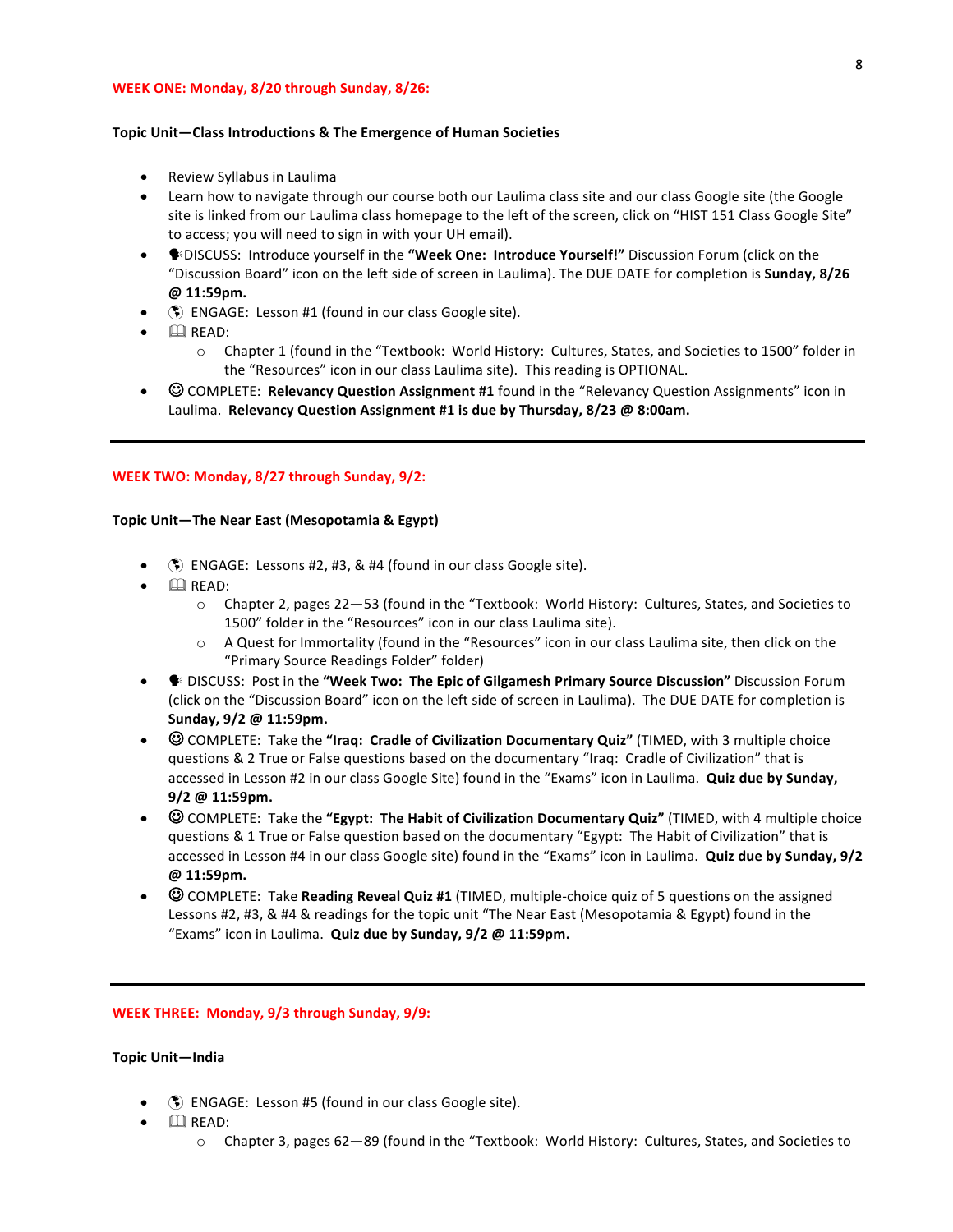1500" folder in the "Resources" icon in our class Laulima site).

- $\odot$  COMPLETE: **Relevancy Question Assignment #2** found in the "Relevancy Question Assignments" icon in Laulima. Relevancy Question Assignment #2 due by Thursday, 9/6 @ 8:00am.
- **•** DISCUSS: Post in the "Week Three: Just War" Discussion Forum (click on the "Discussion Board" icon on the left side of screen in Laulima). The DUE DATE for completion is **Sunday, 9/9 @ 11:59pm.**
- $\odot$  COMPLETE: Take the "**India: The Empire of the Spirit Documentary Quiz**" (TIMED, multiple choice quiz of 5 questions based on the documentary "India: The Empire of the Spirit" that is accessed in Lesson #5 in our class Google site) found in the "Exams" icon in Laulima. Quiz due by Sunday, 9/9 @ 11:59pm.
- $\odot$  COMPLETE: Take **Reading Reveal Quiz #2** (TIMED, multiple-choice quiz of 5 questions on the assigned Lesson #5 & readings for the topic unit "India") found in the "Exams" icon in Laulima. **Quiz due by Sunday, 9/9 @ 11:59pm.**

# **WEEK FOUR: Monday, 9/10 through Sunday, 9/16:**

# **Topic Unit—China**

- () ENGAGE: Lesson #6 (found in our class Google site).
- $\Box$  READ:
	- $\circ$  Chapter 4, pages 111–139 (found in the "Textbook: World History: Cultures, States, and Societies to 1500" folder in the "Resources" icon in our class Laulima site).
	- $\circ$  The Golden Age of Chinese Philosophy (found in the "Resources" icon in our class Laulima site, then click on the "Secondary Source Readings Folder" folder)
	- o Sima Qian, The Legalist Policies of the Qin (found in the "Resources" icon in our class Laulima site, then click on the "Secondary Source Readings Folder" folder)
- **●** DISCUSS: Post in the "Week Four: Freedom vs. Stability, Part I" Discussion Forum (click on the "Discussion Board" icon on the left side of screen in Laulima). The DUE DATE for completion is Sunday, 9/16 **@ 11:59pm.**
- © COMPLETE: Take the "China: The Mandate from Heaven Documentary Quiz" (TIMED, with 3 multiple choice questions & 2 True or False questions based on the documentary "China: The Mandate of Heaven") found in the "Exams" icon in Laulima. **Quiz due by Sunday, 9/16 @ 11:59pm.**

# **WEEK FIVE: Monday, 9/17 through Sunday, 9/23:**

#### **Topic Unit—The Americas & Oceania**

- $\binom{2}{3}$  ENGAGE: Lesson #7 (found in our class Google site).
- $\Box$  READ:
	- $\circ$  Chapter 10, pages 368-378 (found in the "Textbook: World History: Cultures, States, and Societies to 1500" folder in the "Resources" icon in our class Laulima site).
	- $\circ$  Oceania Text (found in the "Resources" icon in our class Laulima site, then click on the "Secondary Source Readings Folder" folder)
- **•** DISCUSS: Post in the "Week Five: Ancient Hawai`i Discussion" Discussion Forum (click on the "Discussion Board" icon on the left side of screen in Laulima). The DUE DATE for completion is **Sunday, 9/23** @ 11:59pm.
- **GOMPLETE:** Take **Reading Reveal Quiz #3** (TIMED, multiple-choice quiz of 5 questions on the assigned Lessons #6 & #7 & readings for the topic units "China" **&** "The Americas & Oceania") found in the "Exams" icon in Laulima. Quiz due by Sunday, 9/23 @ 11:59pm.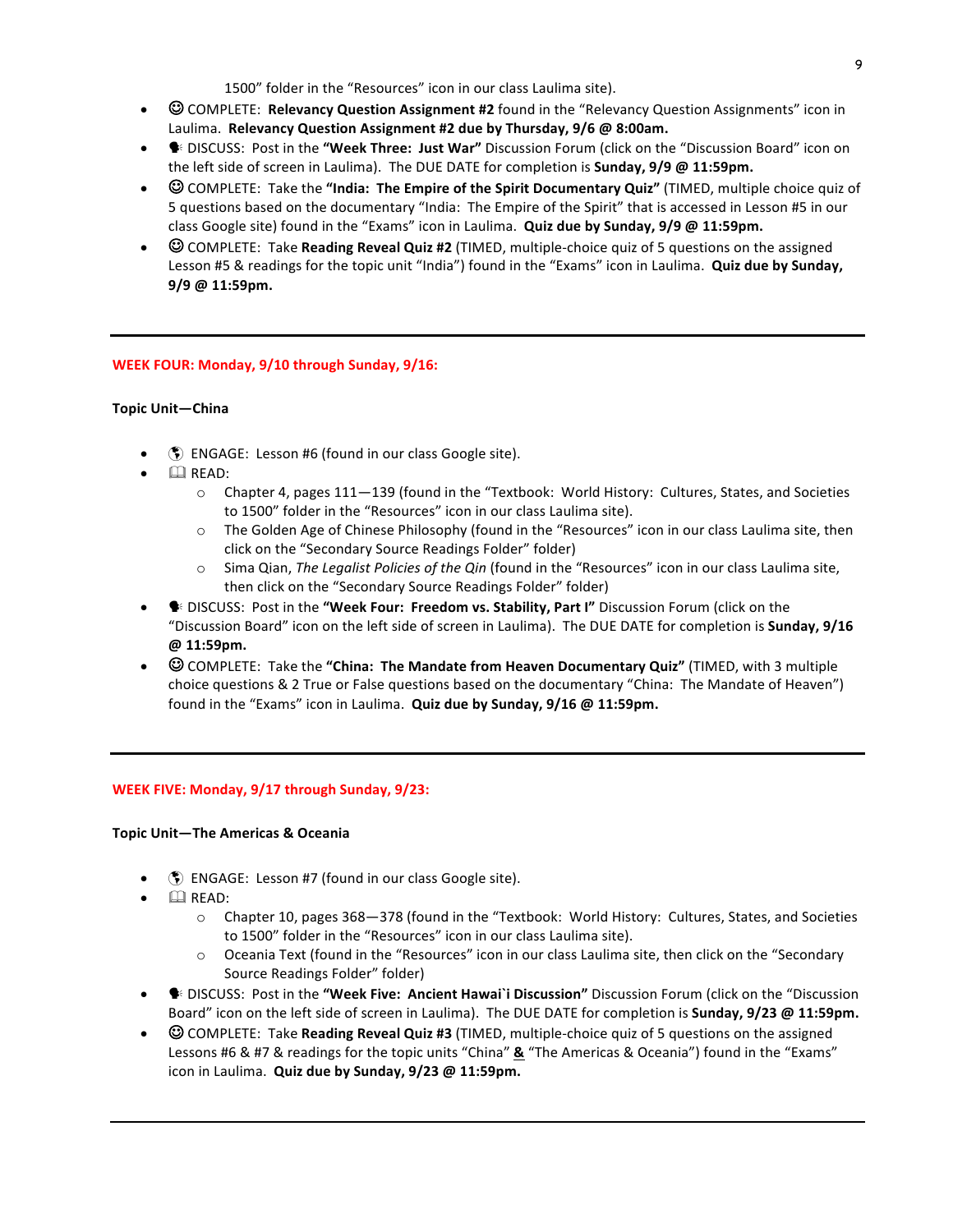#### **WEEKS SIX & SEVEN: Monday, 9/24 through Sunday, 10/7:**

#### Topic Unit-Persia, Greece, & The Persian Wars

- **(6)** ENGAGE: Lessons #8, #9, & #10 (found in our class Google site).
- $\bullet$   $\Box$  READ:
	- $\circ$  Chapter 5, all pages (found in the "Textbook: World History: Cultures, States, and Societies to 1500" folder in the "Resources" icon in our class Laulima site).
	- o Plutarch, *On Sparta* (found in the "Resources" icon in our class Laulima site, then click on the "Primary Source Readings Folder" folder)
	- o Herodotus, Xerxes Invades Greece (found in the "Resources" icon in our class Laulima site, then click on the "Primary Source Readings Folder" folder)
	- $\circ$  Is 300 Historically Factual or Inaccurate? (found in the "Resources" icon in our class Laulima site, then click on the "Secondary Source Readings Folder" folder)
	- o Thucydides, Pericles Funeral Orations (found in the "Resources" icon in our class Laulima site, then click on the "Primary Source Readings Folder" folder)
- © COMPLETE: **Relevancy Question Assignment #3** found in the "Relevancy Question Assignments" icon in Laulima. Relevancy Question Assignment #3 due by Thursday, 10/4 @ 8:00am.
- **DISCUSS: Post in the "Weeks Six/Seven: Population Control"** Discussion Forum (click on the "Discussion Board" icon on the left side of screen in Laulima). The DUE DATE for completion is **Sunday, 10/7 @ 11:59pm.**
- $\odot$  COMPLETE: Take "The Spartans Documentary Quiz" (TIMED, multiple choice quiz of 5 questions based on based on the documentary "The Spartans" that is accessed in Lesson #9 in our class Google site") found in the "Exams" icon in Laulima. **Quiz due by Sunday, 10/7 @ 11:59pm.**
- $\odot$  COMPLETE: Take **Reading Reveal Quiz #4** (TIMED, multiple-choice quiz of 5 questions on the assigned Lesson #8, #9, & #10 & readings for the topic units "Persia" **&** "Greece") found in the "Exams" icon in Laulima. **Quiz due by Sunday, 10/7 @ 11:59pm.**

#### **WEEK EIGHT: Monday, 10/8 through Sunday, 10/14:**

#### **Topic Unit—Exam #1**

•  $\odot$  COMPLETE: Take **Exam #1** which is found in the "Exams" icon in our Laulima site. This exam has a time limit of 2 hours and is due by Sunday, 10/14 @ 11:59pm. Exam opens on Thursday, 10/8 @ 12:00am and **automatically closes on Sunday, 10/14 @ 11:59pm.** The Study Guide for Exam #1 is found in the Resources icon in our Laulima site (see the "HIST 151 Study Guides for Exams" folder).

#### **WEEK NINE: Monday, 10/15 through Sunday, 10/21:**

#### **Topic Unit—Rome**

- **(5)** ENGAGE: Lessons #11, #12, & #13 (found in our class Google site).
- $\Box$  READ:
	- $\circ$  Chapter 6, all pages (found in the "Textbook: World History: Cultures, States, and Societies to 1500" folder in the "Resources" icon in our class Laulima site).
	- o Tacitus, *On Corruption in the Early Roman Empire* (found in the "Resources" icon in our class Laulima site, then click on the "Primary Source Readings Folder" folder)
	- $\circ$  Pirates of the Mediterranean (found in the "Resources" icon in our class Laulima site, then click on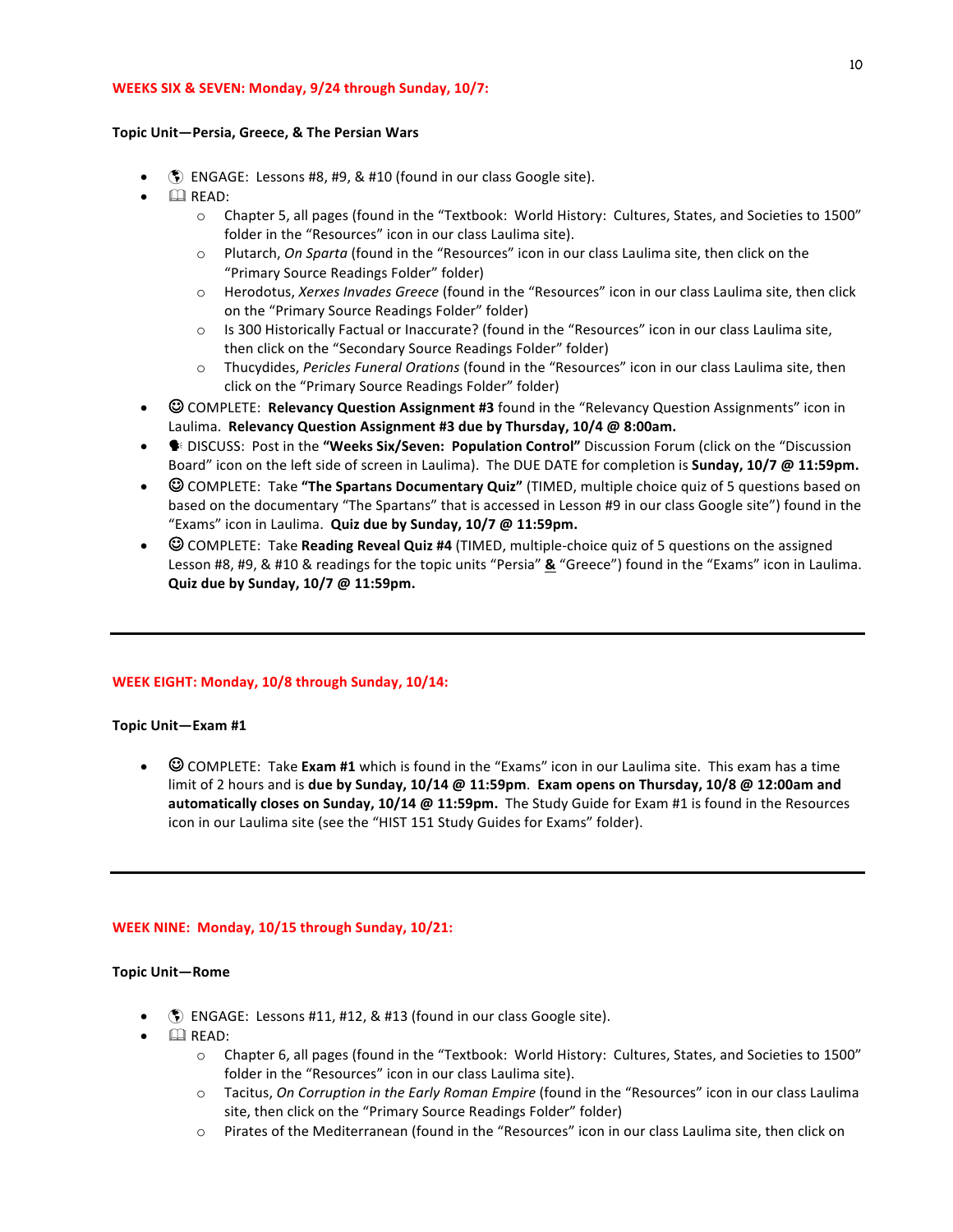the "Secondary Source Readings Folder" folder)

- o Tacitus, *The Rebellion of Boudicca* (found in the "Resources" icon in our class Laulima site, then click on the "Primary Source Readings Folder" folder)
- o Dio, Boudicca's Rebellion (found in the "Resources" icon in our class Laulima site, then click on the "Primary Source Readings Folder" folder)
- o Eusebius, *The Conversion of Constantine* (found in the "Resources" icon in our class Laulima site, then click on the "Primary Source Readings Folder" folder)
- **C** COMPLETE: **Relevancy Question Assignment #4** found in the "Relevancy Question Assignments" icon in Laulima. Relevancy Question Assignment #4 due by Thursday, 10/18 @ 8:00am.
- **DISCUSS:** Post in the "Week Nine: Freedom vs. Stability, Part II" Discussion Forum (click on the "Discussion Board" icon on the left side of screen in Laulima). The DUE DATE for completion is **Sunday, 10/21 @ 11:59pm.**
- $\odot$  COMPLETE: Take **Reading Reveal Quiz #5** (TIMED, multiple-choice quiz of 5 questions on the assigned Lessons #11, #12, & #13 & readings for the topic unit "Rome" found in the "Exams" icon in Laulima. **Quiz due by Sunday, 10/21 @ 11:59pm.**

# **WEEK TEN: Monday, 10/22 through Sunday, 10/28:**

# **Topic Unit—Europe**

- **(5)** ENGAGE: Lesson #14 (found in our class Google site).
- $\Box$  READ:
	- $\circ$  Chapter 7, all pages (found in the "Textbook: World History: Cultures, States, and Societies to 1500" folder in the "Resources" icon in our class Laulima site).
	- o Einhard, Life of Charlemagne (found in the "Resources" icon in our class Laulima site, then click on the "Primary Source Readings Folder" folder)
	- $\circ$  Alvild the Pirate (found in the "Resources" icon in our class Laulima site, then click on the "Primary Source Readings Folder" folder)
- © COMPLETE: Take **Reading Reveal Quiz #6** (TIMED, multiple-choice quiz of 5 questions on the assigned Lesson #14 & readings for the topic unit "Europe" found in the "Exams" icon in Laulima. **Quiz due by Sunday, 10/28 @ 11:59pm.**

# **WEEK ELEVEN: Monday, 10/29 through Sunday, 11/4:**

#### **Topic Unit—Islam**

- $\bullet$  ENGAGE: Lesson #15 (found in our class Google site).
- **Q** READ:
	- $\circ$  Chapter 8, all pages (found in the "Textbook: World History: Cultures, States, and Societies to 1500" folder in the "Resources" icon in our class Laulima site).
	- $\circ$  The Early Islamic Conquests (found in the "Resources" icon in our class Laulima site, then click on the "Primary Source Readings Folder" folder)
	- o The Islamic Conquest of India (found in the "Resources" icon in our class Laulima site, then click on the "Primary Source Readings Folder" folder)
- **COMPLETE:** Take **Reading Reveal Quiz #7** (TIMED, multiple-choice quiz of 5 questions on the assigned Lesson #15 & readings for the topic unit "Islam" found in the "Exams" icon in Laulima. **Quiz due by Sunday, 11/4 @ 11:59pm.**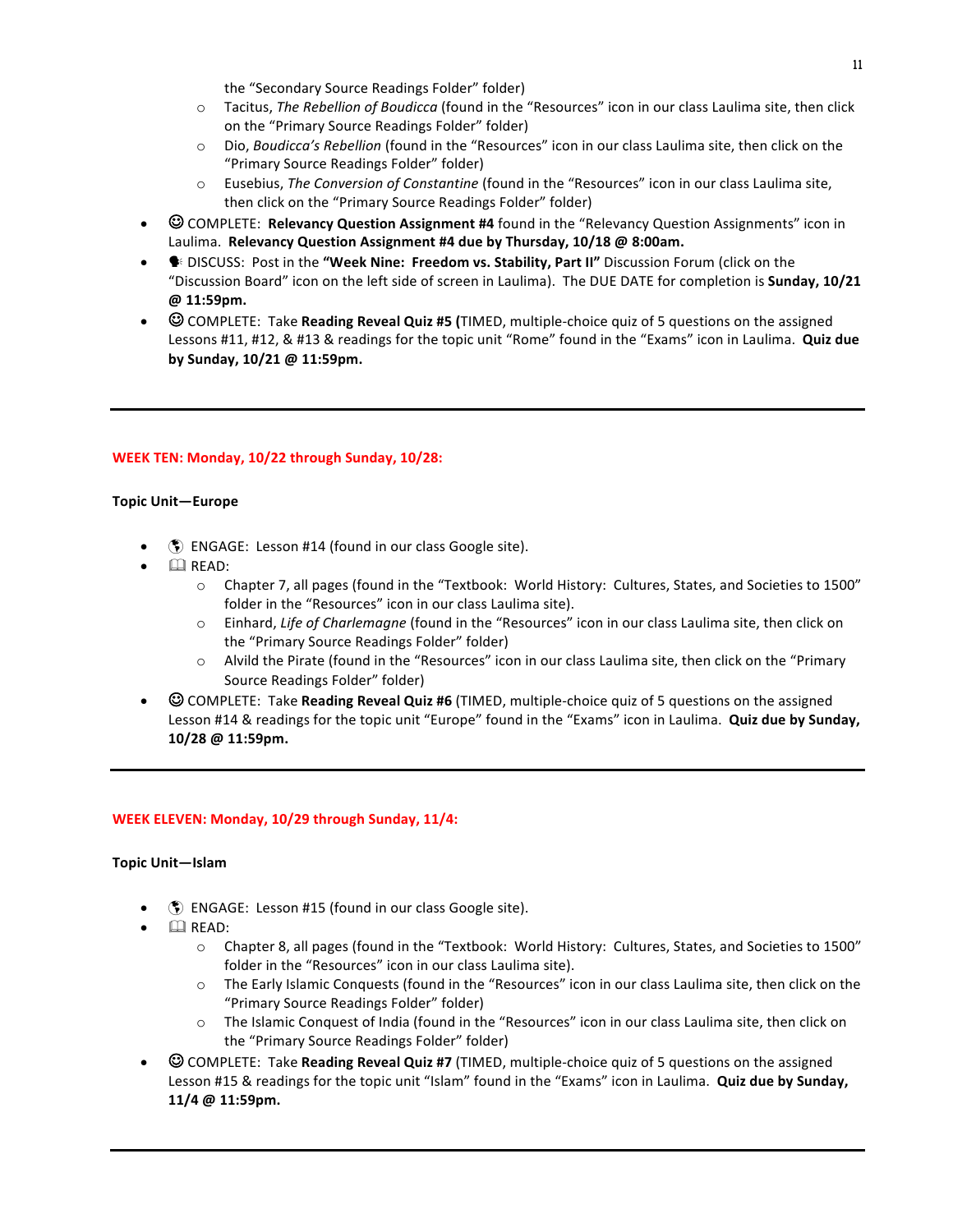#### **WEEK TWELVE: Monday, 11/5 through Sunday, 11/11:**

#### **Topic Unit—Africa**

- $\binom{2}{3}$  ENGAGE: Lesson #16 (found in our class Google site).
- $\bullet$   $\Box$  READ:
	- $\circ$  Chapter 9, all pages (found in the "Textbook: World History: Cultures, States, and Societies to 1500" folder in the "Resources" icon in our class Laulima site).
- **•** DISCUSS: Post in the "Week Twelve: Introduce Your KickA\*\* Historical Warrior!" Discussion Forum (click on the "Discussion Board" icon on the left side of screen in Laulima). The DUE DATE for completion is **Sunday, 11/11 @ 11:59pm.**

#### **WEEK THIRTEEN: Monday, 11/12 through Sunday, 11/18:**

#### **Topic Unit—East Asia**

- **(5)** ENGAGE: Lessons #17 & #18 (found in our class Google site).
- $\Box$  READ:
	- $\circ$  Chapter 4, pages 140—168 (found in the "Textbook: World History: Cultures, States, and Societies to 1500" folder in the "Resources" icon in our class Laulima site).
	- $\circ$  The Saintly Miss Wu (found in the "Resources" icon in our class Laulima site, then click on the "Primary Source Readings Folder" folder)
	- $\circ$  The Death of Kiso (found in the "Resources" icon in our class Laulima site, then click on the "Primary Source Readings Folder" folder)
- <sup>6</sup> DISCUSS: Post in the "Week Thirteen: The Death of Kiso Primary Source Discussion: Freedom vs. **Stability, Part I"** Discussion Forum (click on the "Discussion Board" icon on the left side of screen in Laulima). The DUE DATE for completion is **Sunday, 11/18 @ 11:59pm.**
- $\odot$  COMPLETE: Take **Reading Reveal Quiz #8** (TIMED, multiple-choice quiz of 5 questions on the assigned Lessons #16, #17, &#18 & readings for the topic units "Africa" **&** "China" **&** "Japan" found in the "Exams" icon in Laulima. Quiz due by Sunday, 11/18 @ 11:59pm.

#### **WEEK FOURTEEN: Monday, 11/19 through Sunday, 11/25:**

#### **Topic Unit—Mongols**

- **(5)** ENGAGE: Lesson #19 (found in our class Google site).
- $\bullet$   $\Box$  READ:
	- $\circ$  Chapter 11, all pages (found in the "Textbook: World History: Cultures, States, and Societies to 1500" folder in the "Resources" icon in our class Laulima site).
	- o Marco Polo, *Accounts of Western Asia* (found in the "Resources" icon in our class Laulima site, then click on the "Primary Source Readings Folder" folder)
- **E** DISCUSS: Post in the "Week Fourteen: Women Warriors" Discussion Forum (click on the "Discussion Board" icon on the left side of screen in Laulima). The DUE DATE for completion is **Sunday, 11/25** @ **11:59pm.**
- © COMPLETE: Take **Reading Reveal Quiz #9** (TIMED, multiple-choice quiz of 5 questions on the assigned Lesson #19 & readings for the topic unit "Mongols" found in the "Exams" icon in Laulima. **Quiz due by Sunday, 11/25 @ 11:59pm.**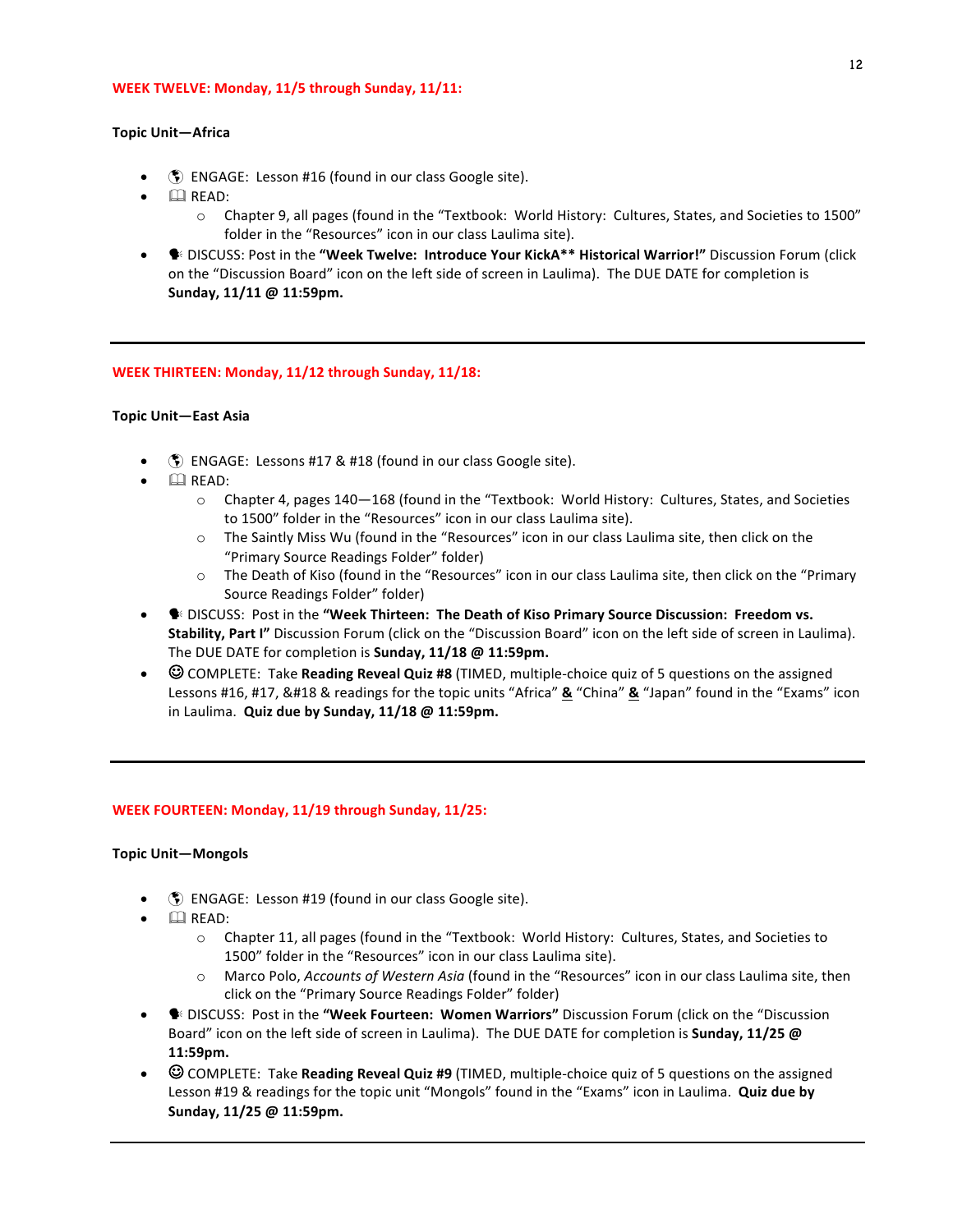#### **WEEK FIFTEEN: Monday, 11/26 through Sunday, 12/2:**

#### **Topic Unit—Europe**

- **(5)** ENGAGE: Lesson #20 (found in our class Google site).
- $\bullet$   $\Box$  READ:
	- $\circ$  Chapter 12, all pages (found in the "Textbook: World History: Cultures, States, and Societies to 1500" folder in the "Resources" icon in our class Laulima site).
	- $\circ$  Europe Cringes at Bush Crusade Against Terrorists (found in the "Resources" icon in our class Laulima site, then click on the "Secondary Source Readings Folder" folder)
- $\odot$  COMPLETE: **Relevancy Question Assignment #5** found in the "Relevancy Question Assignments" icon in Laulima. Relevancy Question Assignment #5 due by Thursday, 11/29 @ 8:00am.
- © COMPLETE: Take **Reading Reveal Quiz #10** (TIMED, multiple-choice quiz of 5 questions on the assigned Lesson #20 & readings for the topic unit "Christianity & Islam" found in the "Exams" icon in Laulima. Quiz **due by Sunday, 12/2 @ 11:59pm.**
- $\odot$  COMPLETE: Email me your completed "Real World Assignment: Cover Letter & Resume for a Historical **Warrior"** as a Google Doc, Word Doc or PDF. The DUE DATE for emailing this to me is Sunday, 12/2 @ **11:59pm.**

# **WEEKS SIXTEEN & SEVENTEEN: Monday, 12/3 through Thursday, 12/13:**

### Topic Unit-KickA\*\* Industries Hiring Executives Discussion & Exam #2

- $\Box$  READ /  $\blacklozenge$  DISCUSS: Read all resumes posted in the "KickA\*\* Industries Resumes" folder found in the "Resources" icon so that you can then come up with the 3 most qualified individual that you would hire (you can choose your own individual as one). Next, participate in the "KickA\*\* Industries Hiring Executives **Discussion"** found in the "Discussion Board" icon in our class Laulima site by writing a 5–7 sentence post on the 3 individuals you would hire and why. In your post, you should explain each of the individual strengths of your chosen individuals (be as specific as possible when talking about these strengths) and how when these strengths are combined, they would make an undefeatable team. The due date for this post is **Sunday, 12/9 @ 11:59pm.**
- $\odot$  COMPLETE: Take **Exam #2** which is found in the "Exams" icon in our Laulima site. This exam has a time limit of 2 hours and is **due by Thursday, 12/13** @ 11:59pm. Exam opens on Monday, 12/3 @ 12:00am and automatically closes on Thursday, 12/13 @ 11:59pm. The Study Guide for Exam #2 is found in the Resources icon in our Laulima site (see the "HIST 151 Study Guides for Exams" folder).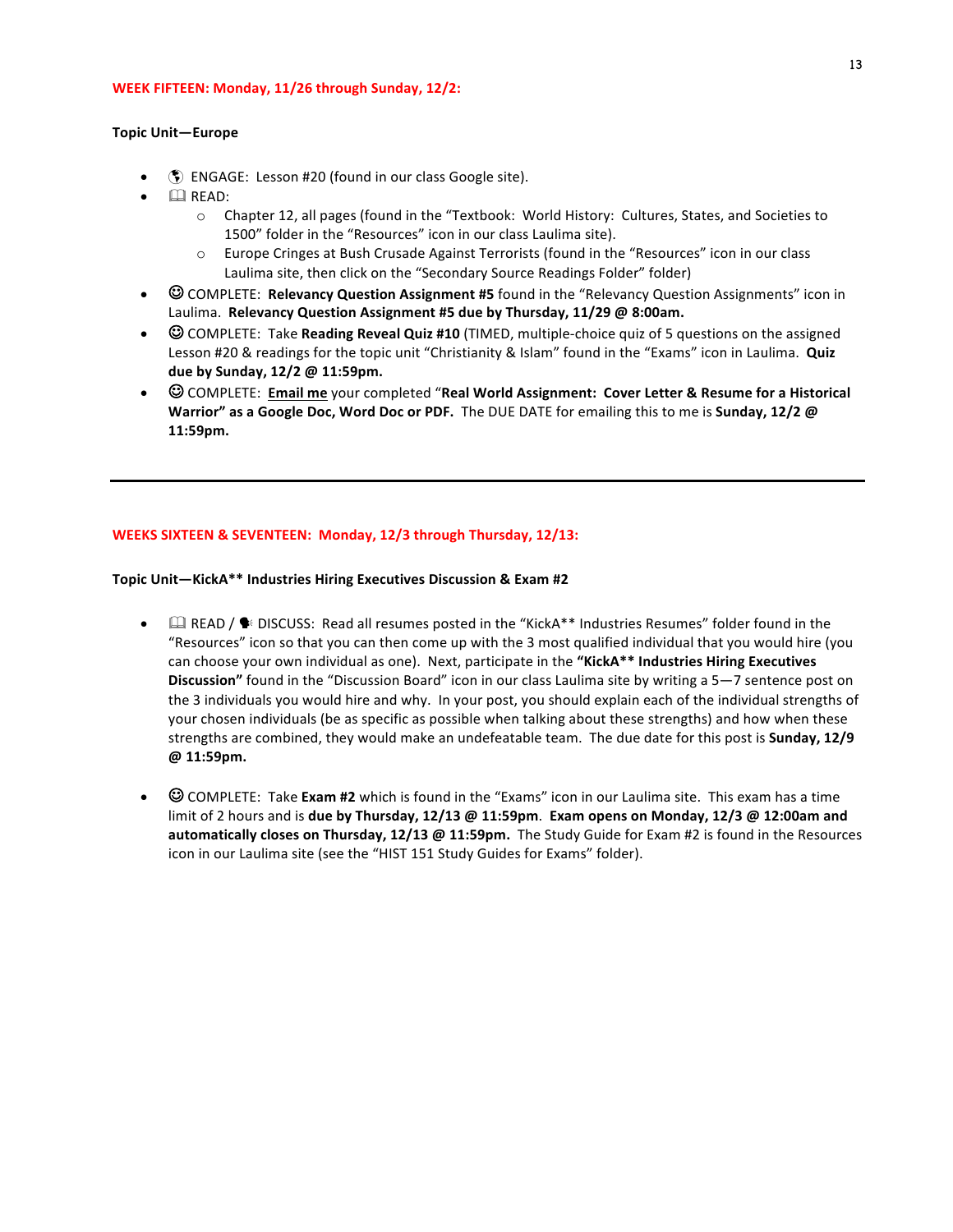

# HELP US SAVE THE WORLD!

**KickA\*\* Industries** has immediate openings for a few good men & women—barbarian or civilized—as we embark on world domination to eliminate the zombie threat forever.

**Company History: KickA\*\* Industries** is a public-private corporation dedicated to eliminating the zombie pandemic that has turned 90% of the world's population into the living dead. Although guns were the preferred method of zombie elimination, bullets are now in short supply. Hence, KickA\*\* Industries is traveling back in time & recruiting from the world's historical warrior population who know how to kick a\*\* with weapons that don't need reloading (yes, time travel exists but the mechanics of time travel or why KickA\*\* Industries doesn't just send someone back to prevent the zombie plague remains as classified information).

**Minimum Qualifications:** Military experience in the field of battle.

**Desirable Qualifications:** Proven ability to kick a<sup>\*\*</sup> in multiple situations & environments. Dependable (will not run away in hazardous situations). Proven ability to lead. Multiple conquests.

Pay Scale: Starting salary depends on experience. Hazard pay bonus in addition to starting salary. Life & health insurance offered. Family will be provided for upon death in the line of action.

To Apply: Please send in a cover letter stating how you meet the minimum and desirable qualifications, and a resume with current reference(s).

We are an **EOAA** business. We will not discriminate based on gender, ethnicity, culture, sexual orientation, religion, color, age, weight, height, &/or manners.

Scenario: You, a historical warrior from Pre-Modern World History, sees this job ad posted on a tree just as you're *coming back from hunting.* Since you seek wealth, fame, and adventure, you decide to apply for this job that will take you into the future to battle these slow-moving zombies, a job that sounds as easy as taking candy from a baby for a *bad*  $a^{**}$ , hard-core warrior like yourself.